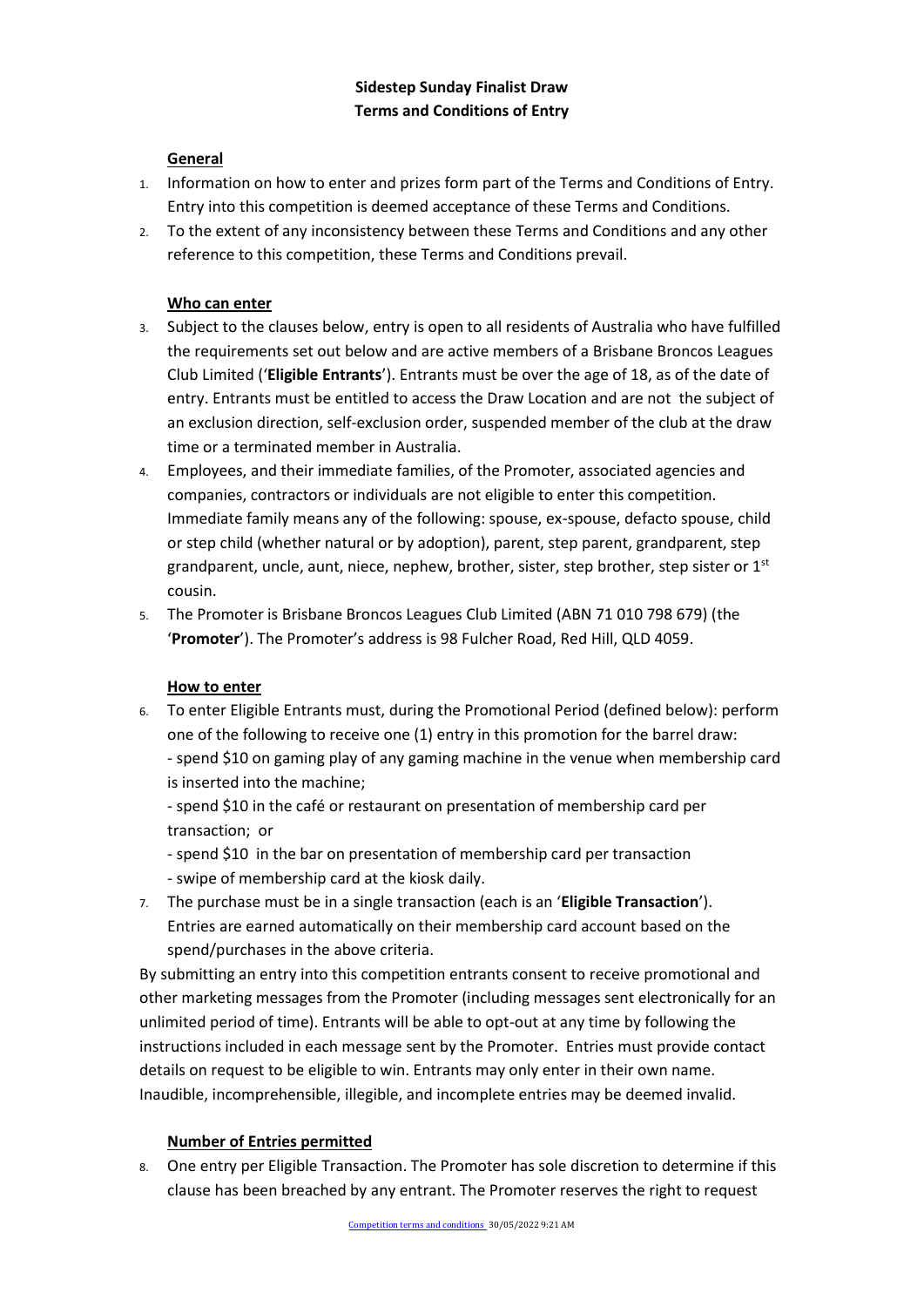whatever documentation it deems necessary to confirm if the entrant has breached this clause. An entrant must provide any requested documentation to the Promoter upon request. The Promoter may conduct an immediate redraw if the first drawn entrant is unable to satisfy this clause.

### **Open, Close, Draw and Publish dates**

- 9. The competition commences on **30/05/2022** at **10:00 AM** and closes **26/06/2022** at **07:00 PM** ('**Promotional Period**'). All times noted in these Terms and Conditions are local times, based on the location of the Promoter. If any draw date falls on a public holiday, as defined in the state of the Promoter, that draw will be conducted on the next business day. Entries must be received by the Promoter prior to the competition close date and time.
- 10. Entrants must attend the five Sunday Hourly Cash Draws at Promoter's Premises at 98 Fulcher Road, Red Hill, QLD 4059 **on 05/06/2022, 12/06/2022, 19/06/2022 and 26/06/2022** at **02:00 PM, 03;00PM, 04:00PM, 05:00PM and 06:00 PM**. Sunday Hourly Cash Draws will be conducted through the Virtual Barrel Draw which is hosted by Broncos Club in line with our Max Gaming E-Draw
- 11. There will be one winner drawn at each hour. An announcement of the winners will be made at the event. The selected winner has three (3) minutes to present themselves at the draw location to confirm their identity, otherwise, the draw will be invalid and a redraw will be conducted. The prizes for these draws are outlined in clause 17. The Promoter will ensure that all entries have an equal chance of winning a prize.
- 12. All twenty winners from the Sunday Hourly Cash Draws must attend the Finalists Draw on **26/06/2022** at **07:01 PM** at Promoter's Premises at 98 Fulcher Road, Red Hill, QLD 4059**.** A single finalist will be picked by manual random barrel draw from the 20 possible finalists in June at **07:01PM** on **26/06/2022**. The selected winner has three (3) minutes to present themselves at the draw location to confirm their identity, otherwise, the draw will be invalid and a re-draw will be conducted. The selected winner will then be required to pick three (3) envelopes out of a possible fifteen (15) posted on a wall. If the three they pick are marked \$250,000, then they will win the \$250,000 prize. If the three they pick are not marked \$250,000, they will win \$5,000. The chance of a winner selecting the envelopes corresponding to the \$250,000 prize is 1 in 455.
- 13. The winner of the prize in clause 11 or clause 12 will be further notified by email within two business days of the draw. Their name will also be published on 27/06/2022 at https://broncosclub.com.au/whats-on/promotions/ for 28 days.
- 14. Prizes (or in the case of vouchers, prize confirmations) will be sent within 28 days of the draw.
- 15. If a prize is not awarded in accordance with these terms, there will be no further draws and the prize will not be awarded.

#### **Prize on offer**

- 16. The total prize pool is valued at up to \$264,000 (Including GST), as at 30/05/2022.
- 17. The total number of competition winners in this competition is twenty. The prize on offer is: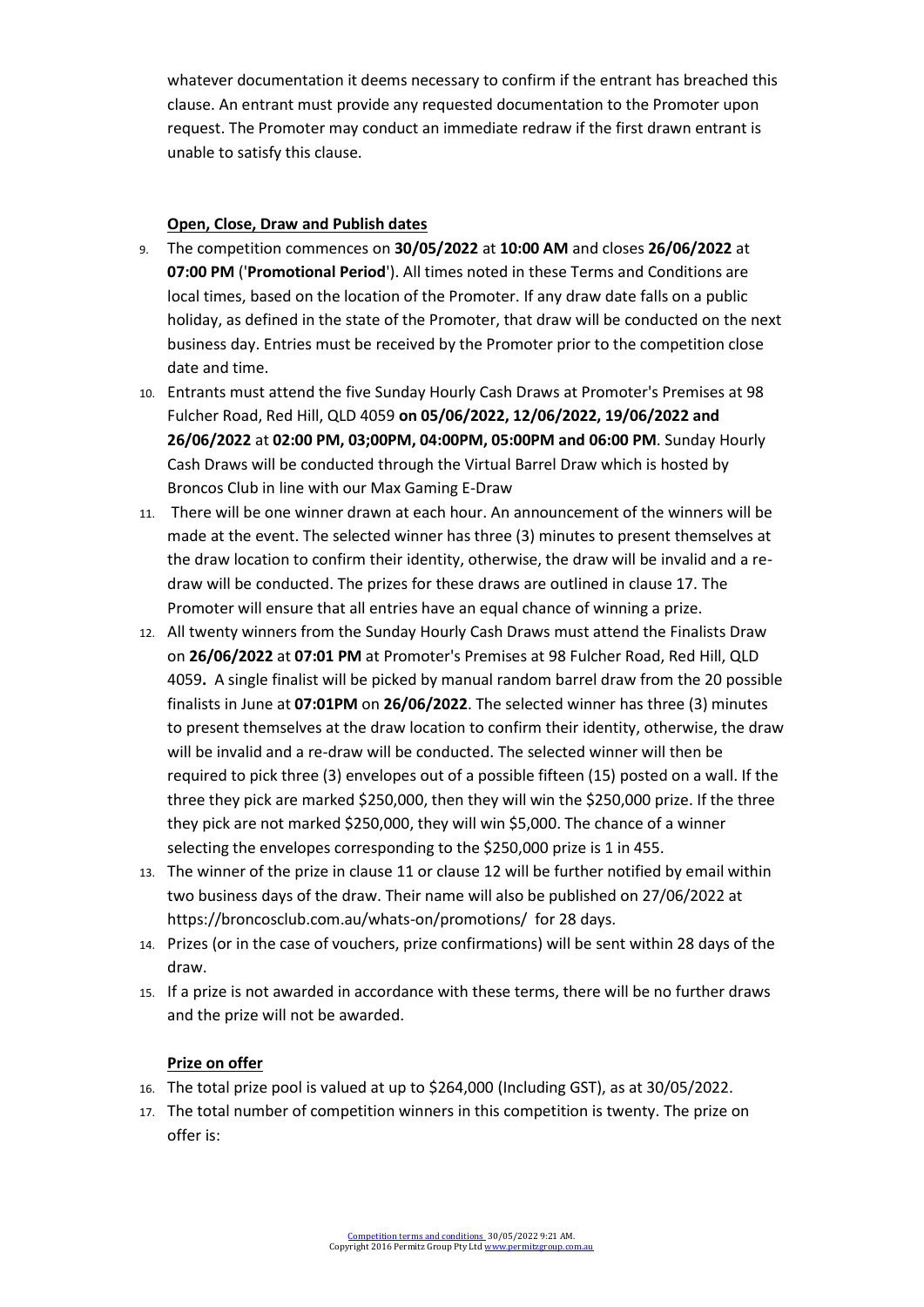| Number of<br>winners                                                     | <b>Prize description</b>                                                                                                                                                                                                    |
|--------------------------------------------------------------------------|-----------------------------------------------------------------------------------------------------------------------------------------------------------------------------------------------------------------------------|
| 5 Winners each<br>week over 4<br>Sundays in June<br>Total = 20 Finalists | 2PM \$500 + Finalist ticket<br>3PM \$1,000 + Finalist ticket<br>4PM \$500 + Finalist ticket<br>5PM \$500 + Finalist ticket<br>6PM \$1,000 + Finalist ticket                                                                 |
| 1 Winner                                                                 | <b>Finalist Draw</b><br>As determined by clause 12, each winner will win one (and<br>only one) of the following prizes:<br>\$250,000 Cash (1 in 455 chance of winning); or<br>1.<br>2. Consolation Prize worth \$5,000 Cash |

18. For any cash prizes your name on your entry must be that of an eligible bank account to which a cheque can be cashed. The Promoter will take reasonable steps to send cheques in the names as specified in the original entry. Winning entries with only a family name or reference to a family as the entrant cannot be cashed by banks. If the winner of any prize is under 18 years, the prize may be awarded to the winner's nominated parent or guardian on behalf of the winner, at the discretion of the Promoter.

# **Further Terms and Conditions**

- 19. Any entrant found to have used a third party (including online competition entry site) to enter on their behalf will have all entries invalidated and any claim they have to any prize will be invalidated. If such an entrant is awarded a prize and then found to have breached this clause, the entrant must immediately return any prize awarded. The Promoter has sole discretion to determine if this clause has been breached by any entrant. The Promoter reserves the right to request whatever documentation it deems necessary to confirm if the entrant has breached this clause. An entrant must provide any requested documentation to the Promoter upon request. The Promoter reserves the right to disqualify any entrant who provides false information or who seeks to gain an unfair advantage or to manipulate this competition.
- 20. Any entrant found to be entering incorrect contact details, including incorrect email contact details, will have all entries invalidated and any claim to any prize will be invalidated. If such an entrant is awarded a prize and then found to have breached this clause, the entrant must immediately return any prize awarded. The Promoter has sole discretion to determine if this clause has been breached by any entrant. The Promoter reserves the right to request whatever documentation it deems necessary to confirm if the entrant has breached this clause. An entrant must provide any requested documentation to the Promoter upon request.
- 21. If the prize is unavailable, for whatever reason, the Promoter reserves the right to substitute the prize for a prize of equal or greater value, subject to State and Territory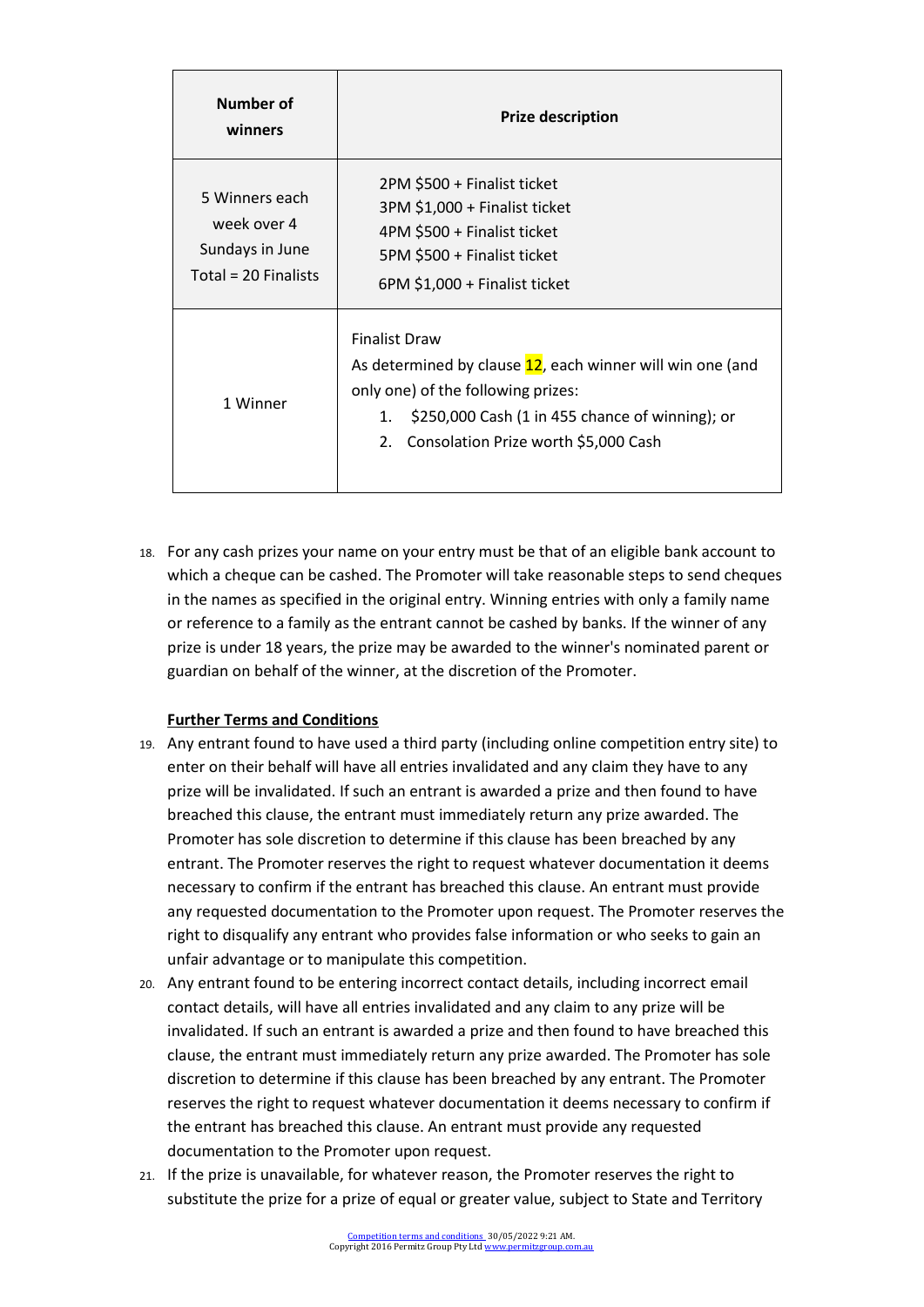legislation. Cash will not necessarily be awarded as a substitute. It is a condition of accepting the prize that the winner must comply with all the conditions of use of the prize and prize supplier's requirements. Each prize must be taken as stated and no compensation will be payable if a winner is unable to use the prize as stated.

- 22. The Promoter highly recommends a current residential street address be provided when requested for ease of correspondence and potential prize delivery. The Promoter makes all reasonable efforts to deliver prizes to the addresses provided by competition entrants. The Promoter cannot guarantee that any prizes returned to the Promoter due to non-delivery at the provided address will be re-sent to the prize winner.
- 23. The Promoter reserves the right to request winners to sign a winner's deed of release (and indemnification) or any other relevant forms or agreements that the Promoter deems necessary, to provide proof of identity, proof of age, proof of residency at the nominated prize delivery address and/or proof of entry validity (including phone bill) in order to claim a prize. Proof of identification, residency, age and entry considered suitable for verification is at the discretion of the Promoter. In the event that a winner cannot provide suitable proof, the winner will forfeit the prize in whole and no substitute will be offered.
- 24. The Promoter reserves the right to conduct a redraw in the event that an entrant, claiming to be a winner, is unable to satisfy these Terms and Conditions or has breached these Terms and Conditions.
- 25. The Promoter's decision in relation to any aspect of the competition is subject to State and Territory legislation but also final and binding on each person who enters. No correspondence will be entered into. No responsibility is accepted for late, lost or misdirected entries. Prizes are subject to availability, not transferable or exchangeable and, with the exception of cash prizes, cannot be taken as cash. Prizes will be sent to the winner's nominated address as stated in their original entry. The Promoter and their associated agencies, and companies associated with this promotion will take no responsibility for prizes damaged or lost in transit.

### **Privacy Collection statement**

- 26. By submitting an entry into this competition entrants consent to receive promotional and other marketing messages from the Promoter (including messages sent electronically for an unlimited period of time). Entrants will be able to opt-out at any time by following the instructions included in each message sent by the Promoter.
- 27. The Promoter and its related entities collect entrants' personal information for the purpose of conducting and promoting this competition (including but not limited to determining and notifying winners). The Promoter may disclose personal information collected to an agent who is engaged to conduct the competition draw and for prize fulfilment. The Promoter may also disclose personal information collected to Australian regulatory authorities, such as the regulators of trade promotions. The Promoter will otherwise handle your personal information in accordance with its Privacy Policy available at https://broncosleagues.com.au/privacy-policy/. You may request access or to update your personal information or lodge a complaint by writing to The Privacy Officer, Brisbane Broncos Leagues Club Limited (ABN 71 010 798 679) of 98 Fulcher Road, Red Hill, QLD 4059.

### **Copyright, Statutory guarantees, Waiver and liability**